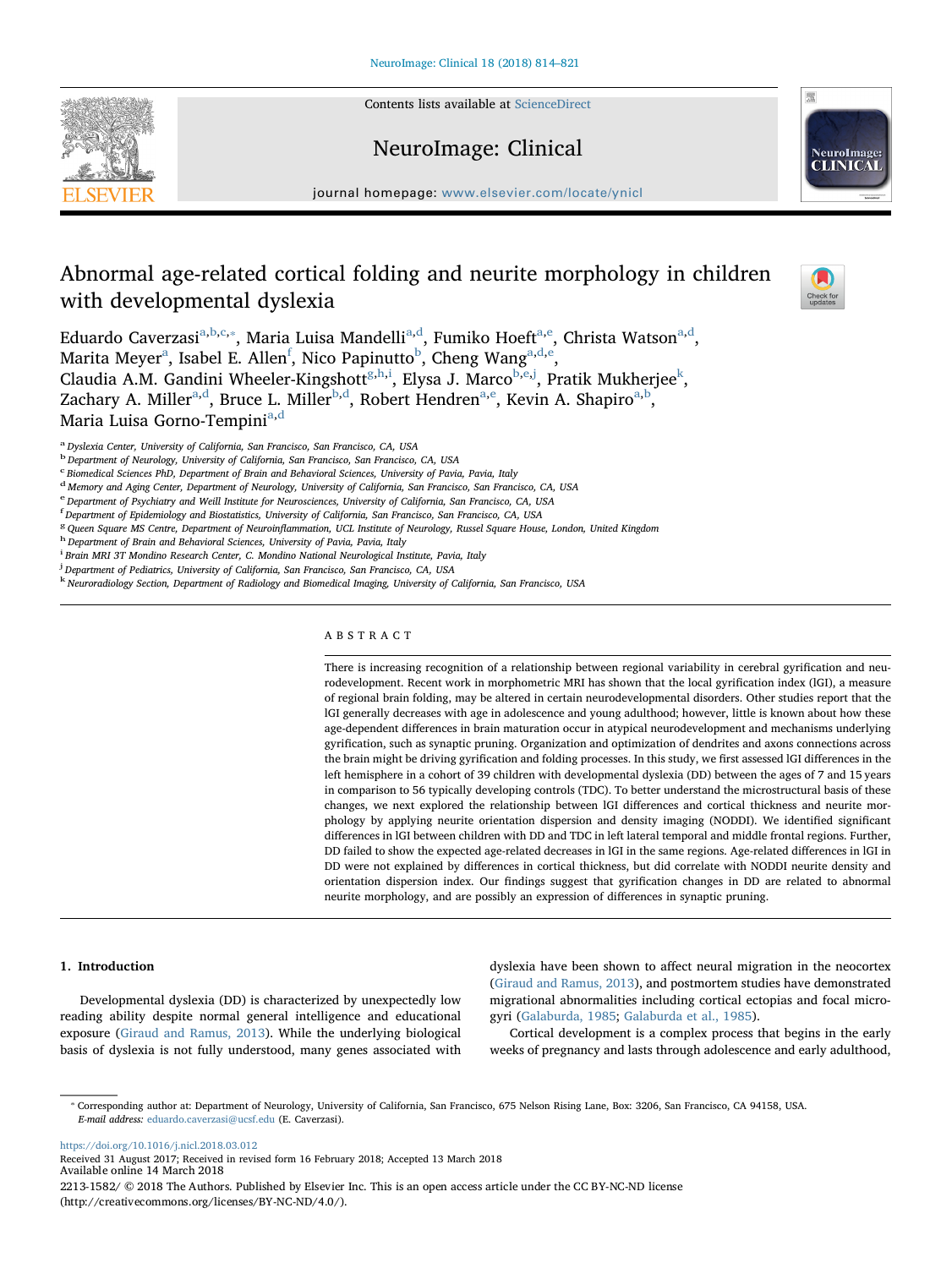driven by an interaction between genetic and environmental factors ([Lenroot and Giedd, 2008](#page-6-3)). Cortical maturation in the early years reflects a combination of volume growth and cortical folding (gyrification) ([White et al., 2010](#page-6-4)), which allows for a dramatic increase in cortical surface area [\(Zilles et al., 1988](#page-7-0); [Zilles et al., 2013\)](#page-7-1). Although the major sulci and gyri are well established by around 2 years of age, developmental changes occurring throughout childhood are likely to shape and further modify local folding patterns ([White et al., 2010](#page-6-4)). Novel morphometric MRI techniques allow in vivo three-dimensional evaluation of folding patterns by computing the local gyrification index (lGI), defined as the amount of cortical surface buried within the sulcal folds compared with the amount of visible cortex in circular regions of interest ([Schaer et al., 2012\)](#page-6-5). One study evaluating lGI in typically developing children indicated that there is a decrease in lGI during late childhood/adolescence ([Klein et al., 2014](#page-6-6)). These changes in lGI only partially overlapped with modifications in thickness and volume, suggesting that the observed decrease in lGI is a relatively independent phenomenon and might be related to ongoing microstructural modification within the cerebral cortex [\(Beck and Yaari, 2008](#page-6-7); [Vandermosten et al., 2015\)](#page-6-8).

Recent evidence from neuroimaging suggests that some neurodevelopmental disorders, such as autism spectrum disorder and attention deficit-hyperactivity disorder, are associated with atypical cortical folding ([Ecker et al., 2016](#page-6-9); [Fairchild et al., 2015](#page-6-10); [Mous et al., 2014\)](#page-6-11). A few recent neuroimaging studies have also identified lGI anomalies in children with DD [\(Im et al., 2016](#page-6-12); [Williams et al., 2018\)](#page-6-13). However, none of these studies has explicitly examined how age impacts gyrification patterns differently in individuals with DD as compared to typically developing peers. Indeed, cortical maturation and folding are dynamic processes that continue through childhood and adolescence, as described above ([Klein et al., 2014](#page-6-6)).

Furthermore, structural MRI approaches alone do not shed light on the neurobiological processes that underlie atypical folding and lGI changes. Novel advanced diffusion MRI imaging models may contribute to the understanding of the microscopic processes underlying the macroscopic structural morphometric differences between children with DD and their typically developing peers. In particular, neurite orientation dispersion and density imaging (NODDI) allows us to identify and characterize microstructural features of neurites contributing to the diffusion signal [\(Caverzasi et al., 2016](#page-6-14); [Zhang et al.,](#page-7-2) [2012\)](#page-7-2). NODDI provides two key metrics, the neurite density and the orientation dispersion indexes, that characterize the microstructural organization of neurons' dendritic projections and axons (neurites) ([Grussu et al., 2017\)](#page-6-15). Neurites comprise the computational circuitry of the brain. NODDI allows the quantification of neurite morphology (density and orientation distribution), which changes over the lifespan and is tightly linked to functional efficiency [\(Tariq et al., 2016](#page-6-16)). Specifically, development of brain function is associated with increased dispersion of the neurite orientation distribution. The level of complexity of neurite morphology, and in particular of dendritic arborization (dendritic density), has been shown to mediate the role played by cortical regions in several cognitive functions [\(Jacobs et al., 2001](#page-6-17)).

In this study, we assessed differences in local gyrification between children with a diagnosis of DD and age-matched control children and how these alterations are related to age. We hypothesized that there would be between-group differences in local gyrification in region of the language network implicated in DD. We also applied a multimodal approach combining lGI, cortical thickness, and NODDI data to investigate the microstructural changes underlying differences in gyrification.

#### 2. Material and methods

### <span id="page-1-2"></span>2.1. Subjects

Subjects with prior clinical diagnoses of DD were recruited from a

private school for students with dyslexia, the UCSF Pediatric Brain Center, and local schools. Typically developing control (TDC) participants were recruited through local schools, online parent group servers and referrals from the affiliated UCSF Sensory Neurodevelopment and Autism Program [\(Chang et al., 2015\)](#page-6-18).

All DD subjects were native and fluent speakers of English between 7 and 15 years of age. They were evaluated by a multidisciplinary team, including a behavioral neurologist, psychiatrist and neuropsychologist. They also underwent a detailed clinical interview and neurological examination. All DD had prior formal diagnoses of dyslexia, no general intellectual disability (global cognitive estimates fell at or above the 9th percentile of same-aged peers) and at least one current reading score falling below the 25th percentile of same-aged peers on a standardized measure of reading (Woodcock-Johnson, TOWRE or GORT; see [Section](#page-1-0) [2.2](#page-1-0) below), despite extensive school-based reading intervention. The 25th percentile was selected to increase sensitivity because these are students who were previously identified as having dyslexia but have now received significant reading interventions. Exclusion criteria included acquired brain injury, neurological disorders such as perinatal injuries, seizures and severe migraine. Subjects with primary psychiatric diagnoses, such as autism spectrum disorder, major depression, severe generalized anxiety and bipolar disorder were also excluded from the study. Subjects with co-occurrence of DD and attention-deficit/hyperactivity disorder (ADHD) were included.

The TDC group had no history of academic difficulties, no prior diagnoses of DD, nor developmental, neurological or psychiatric disorders. Subjects with a general cognitive estimate below the 9th percentile were excluded, same as in the DD population. Furthermore, reading was formally tested in 19 TDC subjects and scores below the 16th percentile (−1 SD from the mean) were considered as exclusion criteria.

All subjects underwent MRI with high resolution structural and diffusion data within six months of cognitive evaluation. MR sequences required for neurite orientation dispersion and density imaging (NODDI) implementation were added to our protocol during the course of the study, and are therefore only available on a subset of the sample.

One hundred subjects met all inclusion criteria. Five subjects were excluded due to incomplete or poor quality MRI scans. A total of 39 children with DD (mean age 9.9, SD 2.1 years ranging from 7 to 15, 19F, 33 right handed) and 56 age-matched TDC children (age 10.1, SD 1.4 years ranging from 7 to 13; 17F, all right handed) were included in the final analysis. NODDI dedicated images were acquired in a subgroup of 21 TDC and 26 DD [\(Table 1\)](#page-1-1).

Ten (25.6%) of the DD cohort also had a diagnosis of ADHD, consistent with population co-morbidity estimates [\(Germano et al., 2010](#page-6-19)). More than half (60%) of the DD cohort was recruited from a single local school specialized in teaching students with language-based learning differences.

Guardians of the participants provided written informed consent, and participants provided assent. The study was approved by the UCSF Committee on Human Research.

# <span id="page-1-0"></span>2.2. Neuropsychological and academic assessment

Children with DD underwent neuropsychological and academic

#### <span id="page-1-1"></span>Table 1

Demographics of the entire TDC and DD groups as well as the subgroups, who underwent NODDI protocol study #.

|            | Analysis | N  | F:M   | Age<br>mean $\pm$ SD; range |
|------------|----------|----|-------|-----------------------------|
| <b>TDC</b> | LGI      | 56 | 17:39 | $10.01 \pm 1.4$ ; 7-13      |
|            | # NODDI  | 21 | 9:12  | $10 \pm 1.79$ ; 7-13        |
| DD         | LGI      | 39 | 19:20 | $9.9 \pm 2.1$ ; 7-15        |
|            | # NODDI  | 26 | 13:13 | $10.04 \pm 1.87$ ; 7-13     |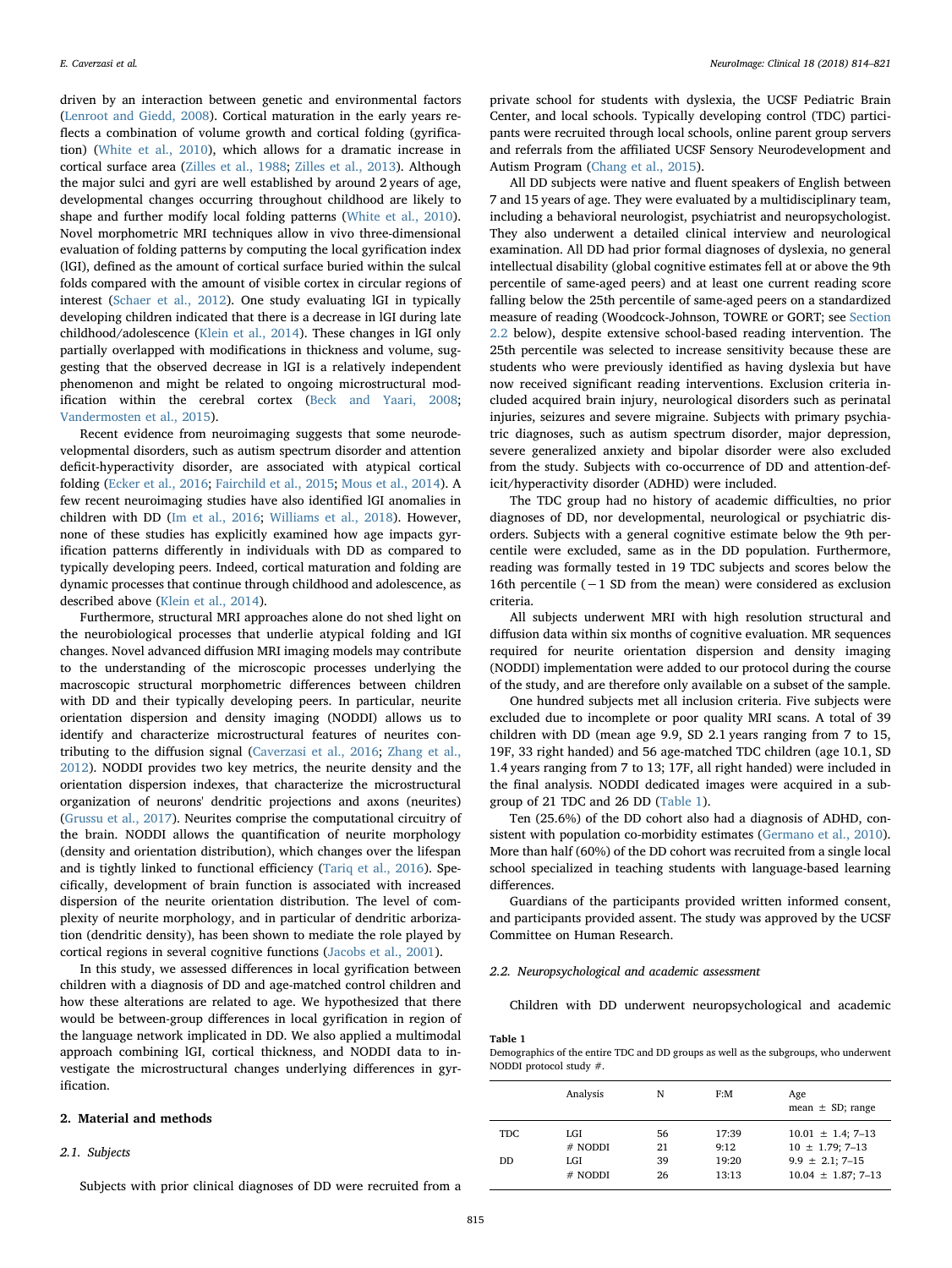testing administered by research staff or neuropsychology fellows, who were trained and supervised by neuropsychologists. Neuropsychological testing covered screening of nonverbal reasoning (WASI Matrix Reasoning), processing speed (NEPSY II Naming, Children Colored Trails, WISC-IV Integrated Symbol Search and Coding), attention and working memory (WISC-IV Integrated Digit and Spatial Span), verbal and visual recall (California Verbal Learning Test - Children's Version, Rey-Osterrieth Copy and Immediate Recall), visuospatial abilities (abbreviated Judgment of Line Orientation, Beery-Buktenica Test of Visual-Motor Integration), and executive functioning (NEPSY II Word Generation and Inhibition and Switching, DKEFS Design Fluency, Children Colored Trails) ([Delis et al., 1994](#page-6-20); [Korkman](#page-6-21) [et al., 2007;](#page-6-21) [Llorente et al., 2003](#page-6-22); [Meyers and Meyers, 1995;](#page-6-23) [Wechsler,](#page-6-24) [2004\)](#page-6-24). Academic testing was performed using the Woodcock-Johnson IV (WJ-IV) ([Schrank et al., 2014\)](#page-6-25). In addition to the untimed singleword reading measures included in the WJ-IV, participants also completed the timed Test of One-Word Reading Efficiency, Version 2 (TOWRE-2) [\(Torgesen et al., 2012\)](#page-6-26) and the Gray Oral Reading Test (GORT) [\(Wiederholt and Bryant, 2012](#page-6-27)), which evaluates paragraph reading. Due to limitations of time, protocol updates, or subject fatigue, not all subjects with DD were able to complete all of the tests (see [Table 2](#page-2-0)). Nineteen TDC subjects underwent screening cognitive (WASI Matrix Reasoning) and single-word reading (TOWRE-2) tests as part of our study. The remaining 37 TDC participants underwent full-scale intelligence quotient (IQ) testing as part of another study at our institution, as described in [\(Chang et al., 2015\)](#page-6-18). Both TDC groups did not report any history of learning disabilities or academic difficulties.

### 2.3. MRI acquisition

All subjects underwent MRI acquisition on a 3 T Siemens Trio scanner (Siemens, Erlangen, Germany). The protocol included 1) T1 weighted three-dimensional sagittal Magnetization Prepared Rapid Acquisition Gradient Echo (MPRAGE) sequence with the following parameters: TR/TE/TI =  $2300/2.98/900$  ms,  $1 \times 1 \times 1$  mm<sup>3</sup> voxel size, field of view (FOV):  $256 \times 240 \times 176$  mm<sup>3</sup>, flip angle = 9 deg, parallel imaging acceleration factor (iPAT) = 2; 2) axial high angular resolution diffusion-weighted imaging (HARDI) with 64 directions at  $b = 2000 \text{ s/mm}^2$ , phase encoding = anterior-posterior, TR/TE = 8200/ 86 ms,  $2.2 \times 2.2 \times 2.2$  mm<sup>3</sup> voxel size, FOV:  $220 \times 220$  mm<sup>2</sup>, 60 contiguous slices, flip angle = 9 deg, iPAT 2, including 10 volumes without diffusion-weighting (b0 images), one of which was acquired using a reversed phase-encoding direction (posterior to anterior). The latter allowed estimation and correction for susceptibility-induced distortions; 3) in order to implement the NODDI analysis, an additional diffusion-weighted acquisition was added to the protocol with 30 directions at  $b = 700 \text{ s/mm}^2$  and all other parameters identical to the HARDI sequence described above. This additional sequence was acquired only in a subgroup of subject (see [Section 2.1\)](#page-1-2) Total acquisition time of the DWI data was approximately 17 min.

#### <span id="page-2-0"></span>Table 2

Non-verbal intelligence estimate, and reading scores of a subset of the dyslexic cohort and typically developing control participants. Age is in years (mean [SD]); reading, language, and cognitive scores are reported in percentiles (mean [SD]).

|                                                 | Percentile scores          |               |  |
|-------------------------------------------------|----------------------------|---------------|--|
|                                                 | DD children                | TDC children  |  |
| Matrix Reasoning ( $n = 39$ DD; 19 TDC)         | 70.97 [23.73]              | 76.82 [16.38] |  |
| TOWRE SWE $(n = 30$ DD; 19 TDC)                 | 18.53 [20.94] <sup>a</sup> | 62.00 [23.91] |  |
| TOWRE PDE $(n = 30$ DD; 19 TDC)                 | 15.27 [12.26] <sup>a</sup> | 61.95 [22.27] |  |
| GORT Rate $(n = 30 \text{ DD}; 19 \text{ TDC})$ | 24.58 [19.96]              | N/A           |  |
| GORT Accuracy $(n = 24$ DD)                     | 13.21 [13.40]              | N/A           |  |
| GORT Fluency $(n = 24$ DD)                      | 17.50 [13.73]              | N/A           |  |
| GORT Comprehension $(n = 24$ DD)                | 25.08 [19.52]              | N/A           |  |

<span id="page-2-1"></span><sup>a</sup> Statistically significant different in DD compared to TDC.

#### 2.4. FreeSurfer-based analysis and lGI

The preprocessing of T1-weighted images was carried out using FreeSurfer version 5.3 (<http://surfer.nmr.mgh.harvard.edu/>) in accordance with a standard auto-reconstruction algorithm, which involved non-uniform intensity normalization, removal of non-brain tissue, affine registration to the Montreal Neurological Institute (MNI) space and Talairach transformation, and segmentation of gray/white matter tissue [\(Dale et al., 1999](#page-6-28); [Fischl et al., 1999a;](#page-6-29) [Fischl et al.,](#page-6-30) [1999b\)](#page-6-30). A trained neuroradiologist (EC) visually inspected the segmentation results. Cortical parcellation and thickness measurement were performed by using the Desikan-Kyliany Atlas comprising of 34 cortical volumes of interest per hemisphere [\(Desikan et al., 2006](#page-6-31)). Gyrification of the entire cortex was also assessed using FreeSurfer. A 3- D local gyrification index (lGI) was computed using the method described by [Schaer et al. \(2012\)](#page-6-5) and [Schaer et al. \(2008\)](#page-6-32). A study-specific template was created based on all 95 subjects and the FreeSurfer dataset was resampled to the average space ([Schaer et al., 2012\)](#page-6-5). The results were smoothed with a full-width at half maximum (FWHM) of 5 mm for lGI ([Klein et al., 2014](#page-6-6)).

#### 2.5. NODDI analysis

First, susceptibility-induced off-resonance fields were estimated from the pairs of images acquired with reversed phase-encoding directions (i.e., with distortions in opposite directions) in a way analogous to what is described in [Andersson et al.'s \(2003\)](#page-6-33) paper. This correction of diffusion data was performed using the "topup" tool of FMRIB Software Library [FSL] ([Smith et al., 2004\)](#page-6-34). In addition, eddy currentinduced distortions and head motions were estimated and corrected using eddy\_correct from the same toolbox; b-vectors were rotated accordingly to account for the corrections.

Neurite orientation dispersion and density imaging (NODDI) model was applied to the pre-processed data [\(http://mig.cs.ucl.ac.uk/index.](http://mig.cs.ucl.ac.uk/index.php?n=Tutorial.NODDImatlab) [php?n=Tutorial.NODDImatlab\)](http://mig.cs.ucl.ac.uk/index.php?n=Tutorial.NODDImatlab). The NODDI toolbox decomposes each voxel signal into three compartments (extra-neurite, intra-neurite, and isotropic Gaussian diffusion) and calculates neurite density index (NDI) and orientation dispersion index (ODI) maps [\(Caverzasi et al., 2016](#page-6-14); [Zhang et al., 2012](#page-7-2)). These metrics provide information about the density of the neurites and degree of dispersion of the fiber orientation (ranging from 0 to 1, perfectly coherent to fully dispersed, respectively. We then registered the FreeSurfer parcellation to the diffusion space using bbregister tool of FreeSurfer [\(https://surfer.nmr.mgh.harvard.](https://surfer.nmr.mgh.harvard.edu/fswiki/bbregister) [edu/fswiki/bbregister\)](https://surfer.nmr.mgh.harvard.edu/fswiki/bbregister). Average NDI and ODI values were extracted within the 34 regions of interest per hemisphere of the cortical parcellation.

## 2.6. Statistical analysis

We used Pearson's chi-squared test or univariate ANOVA to assess differences in demographics and cognitive scores.

Group-wise lGI imaging statistical analyses were performed using FreeSurfer QDEC 1.5 (query, design, estimate, contrast) software. QDEC fits a general linear model (GLM) at each surface vertex to explain lGI. Local gyrification index/thickness differences between DD and TDC were examined including age as continuous covariates and accounting for gender. To adjust for multiple comparisons, false discovery rate (FDR) was applied at a threshold of  $P = 0.05$ . Since functional and structural brain alterations in individuals with DD have been primarily observed in left hemisphere ([Linkersdorfer et al., 2012;](#page-6-35) [Richlan et al.,](#page-6-36) [2013\)](#page-6-36), we restricted our analysis of sulcal pattern to left hemispheric regions only. In order to check the effect of ADHD diagnosis on our results, analyses were also conducted excluding DD participants with ADHD.

Finally, we performed a least squares regression analysis to study the relationship of lGI with demographic data, thickness, and NODDI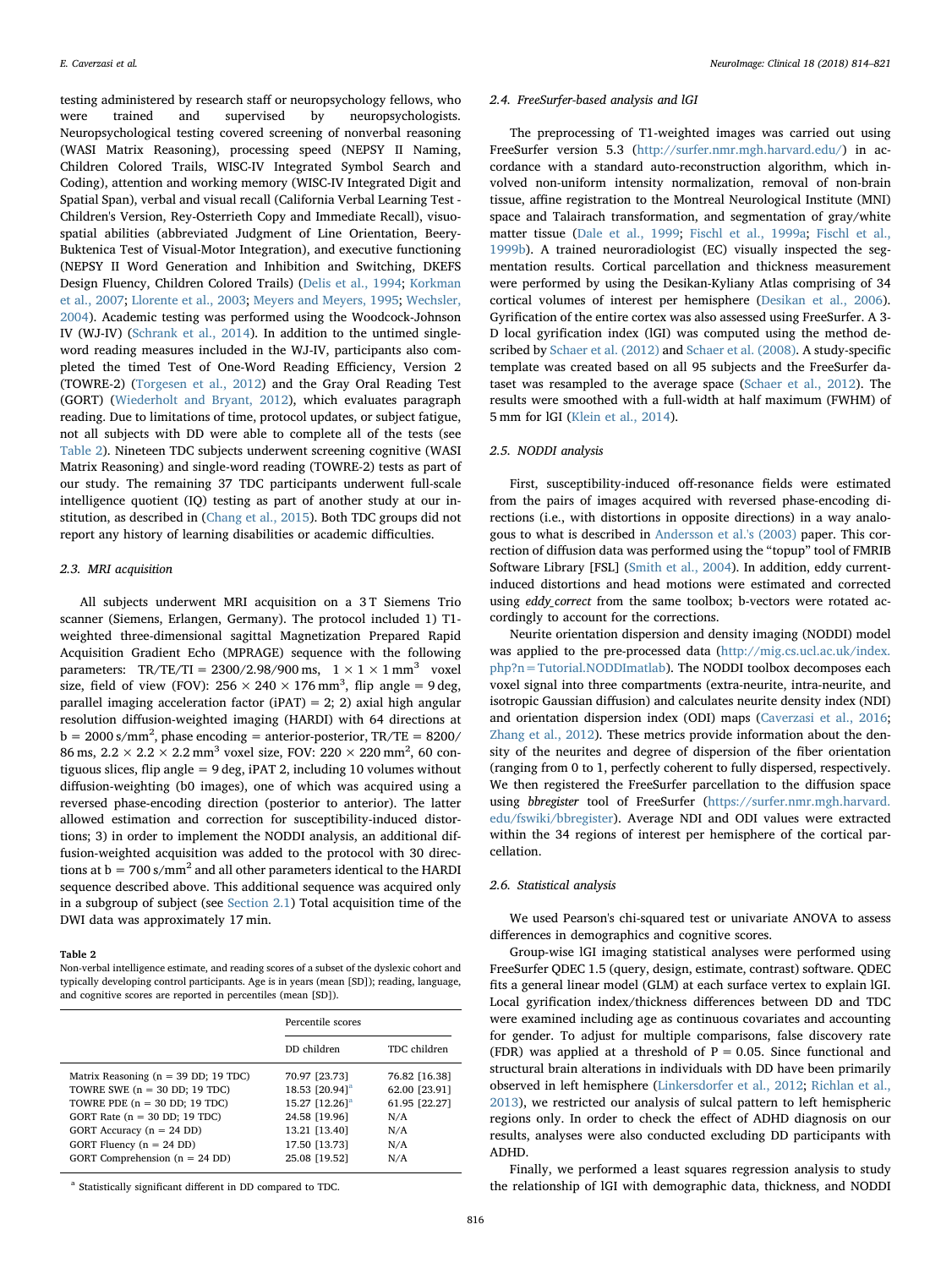metrics (ODI and NDI). The interaction of diagnosis with each MRI variable was also examined, in order to assess differences in correlation between DD and TDC. Least squares analysis were primarily performed in the regions which showed group-related abnormal lGI values from the FreeSurfer (QDEC) analysis, as well as at the left precentral gyrus used as a control region. In this study, we refer to the control region as a region outside the language network that has shown reductions in lGI values in typically developing subjects during childhood/adolescence ([Klein et al., 2014\)](#page-6-6). This region was used to investigate specificity of imaging changes (lGI, and NODDI related metrics) to the language network in DD.

# 3. Results

# 3.1. Demographic and psychometric characteristics

There were no significant differences in age, gender or global cognitive estimates between DD and TDC groups ( $P > 0.05$ ). There was a statistically significant difference in handedness ( $P = 0.01$ ) between the two cohorts, with a larger proportion of non-right-handed individuals in the DD group. There was also an expected difference in TOWRE scores for a subgroup of DD  $(n = 30)$  and TDC  $(n = 19)$  scores  $(P < 0.0001)$ , which follows from the inclusion and exclusion criteria ([Table 2\)](#page-2-0). There was no statistically significant difference in demographic data between the whole sample and the subset that underwent the neuropsychological evaluation or the subset that underwent additional NODDI dedicated imaging. Data regarding the cognitive function assessment on the remaining TDC is reported in a recent paper by [Chang et al. \(2015\)](#page-6-18).

# 3.2. FreeSurfer-based analysis: local gyrification index

We found a statistically significant increase in lGI in DD compared to TDC ( $P < 0.05$ ) in several regions of the left hemisphere ([Table 3](#page-3-0)). This difference was due to DD showing no significant reduction in lGI with age, which led to a significantly different correlation between lGI and age in DD compared to TDC (controlling for gender) ( $P < 0.05$ ) in clusters of the left middle frontal and temporal regions [\(Table 3\)](#page-3-0) ([Fig. 1](#page-4-0)). The largest cluster, in the left rostral middle frontal gyrus (extending to the caudal portion of the middle frontal lobe), was the only one that survived after FDR correction. Additional analysis was also performed by excluding the 10 DD participants with ADHD and the same statistically significant clusters were confirmed; however, likely due to reduced power these did not survive FDR correction. Both DD and TDC groups showed a statistically significant inverse correlation  $(P < 0.05)$  between age and lGI in several clusters belonging to the rolandic (precentral and postcentral gyri), occipital and frontal regions.

#### <span id="page-3-0"></span>Table 3

Results from lGI analysis result. Clusters showing both a statistically significant increase in lGI in DD compared to TDC as well as a statistically significant difference in correlation between lGI and age between the two groups. Cluster significance is noted as −log10(P). Number of vertex per each cluster and its coordinates in the MNI space are also reported.

| Left hemisphere clusters                                                             | P                             | No. of<br>vertices | <b>MNIx</b>                   | MNIv                        | MNIz                         |
|--------------------------------------------------------------------------------------|-------------------------------|--------------------|-------------------------------|-----------------------------|------------------------------|
| Rostral middle frontal gyrus <sup>a</sup><br>Bank of the superior temporal<br>sulcus | $-4.04$<br>$-3.1$             | 1454<br>522        | $-42.7$<br>$-53.7$            | 17.9<br>$-42.5$             | 39.3<br>$-48$                |
| Middle temporal gyrus<br>Inferior temporal gyrus<br>Fusiform gyrus                   | $-2.71$<br>$-2.57$<br>$-2.29$ | 296<br>113<br>54   | $-58.5$<br>$-56.6$<br>$-37.6$ | $-51$<br>$-48.9$<br>$-19.8$ | $-8.7$<br>$-25.1$<br>$-28.6$ |

<span id="page-3-1"></span> $a$  Area surviving the FDR correction (P < 0.05).

#### 3.3. FreeSurfer-based analysis: thickness

DD showed a statistically significant reduced thickness compared to TDC ( $P < 0.05$ ) in several small clusters scattered throughout the left hemisphere (not shown). Only the clusters in the left superior frontal and lingual gyri remained significant after adjusting for multiple comparisons using FDR correction. These clusters did not overlap with the results of lGI analysis.

# 3.4. Relationship between gyrification, neurite density and fiber dispersion

We examined the relationship between lGI and demographic data, thickness, and NODDI metrics (ODI, NDI), within clusters showing significant differences in lGI in DD as well as in the precentral gyrus (control region). The least squares regression model of left rostral middle frontal gyrus was statistically significant ( $P = 0.004$ ) explaining the lGI variability with an R-square of 0.57. Thickness ( $P = 0.01$ ), gender ( $P = 0.02$ ), and ODI ( $P = 0.001$ ) all covaried with lGI. ODI however, was the only index that showed a significant interaction with diagnosis [\(Fig. 2\)](#page-4-1). Specifically, in the rostral middle frontal gyrus, lGI and ODI least square slope was positive  $(+0.6)$  in DD and negative  $(-0.3)$  in the control group ([Fig. 2\)](#page-4-1). The least squares regression model of the left middle temporal gyrus was also statistically significant  $(P = 0.0002)$ , explaining the IGI variability with an R-square of 0.70. Gender ( $P < 0.0001$ ) and NDI ( $P = 0.02$ ) all covaried with lGI. NDI however, was the only index that showed a significant interaction with diagnosis [\(Fig. 3](#page-5-0)). Specifically, in the middle temporal gyrus, lGI and NDI least square slope was positive  $(+0.4)$  in DD and negative  $(-0.6)$ in the control group [\(Fig. 3](#page-5-0)).

Finally, the least squares regression model of the left fusiform gyrus was statistically significant ( $P = 0.003$ ) explaining lGI variability with an R-square of 0.49. Gender and thickness showed a statistically significant interaction with diagnosis. No statistically significant models were identified for the left bank of the superior temporal sulcus, inferior temporal or precentral gyri lGI ( $P > 0.05$ ).

# 4. Discussion

In this study, we identified local differences in gyrification in left frontal and temporal brain regions between children with developmental dyslexia and typically developing peers. Specifically, unlike the control group in this work and previous studies on typically developing children, our DD group did not show an expected age-related decrease in lGI in these regions. Differences in lGI were related to measures of neurite morphology, both in terms of density of neurites and their orientation dispersion. There was a difference between developmental dyslexia and typically developing control participants in the interaction between lGI and NODDI metrics, which suggests that the lGI changes in DD may be related to abnormal neurite organization, affecting specific regions in selective ways.

There is increasing recognition of a relationship between regional variability in cerebral gyrification and differences in cognition and neurodevelopment ([Ecker et al., 2016](#page-6-9); Fairchild [et al., 2015;](#page-6-10) [Klein](#page-6-6) [et al., 2014](#page-6-6); [Mous et al., 2014\)](#page-6-11). This is not surprising if we consider the crucial phylogenetic role of brain folding, which leads to a dramatic increase in cortical surface and gray matter by lateral expansion, while still allowing for the development of an efficient and sustainable network of connections across the brain ([White et al., 2010\)](#page-6-4). It has been shown that this degree of connectivity would not be practically achievable in any other way, such as by thickening the cortical layers (vertical expansion) ([Murre and Sturdy, 1995\)](#page-6-37).

Gyrification events occurring during fetal development have been studied using in vivo imaging as well as post-mortem examination ([Chi](#page-6-38) [et al., 1977;](#page-6-38) [White et al., 2010](#page-6-4)). During these early stages of primary and secondary folding, genetic factors are thought to play a predominant role. Nevertheless, changes in gray and white matter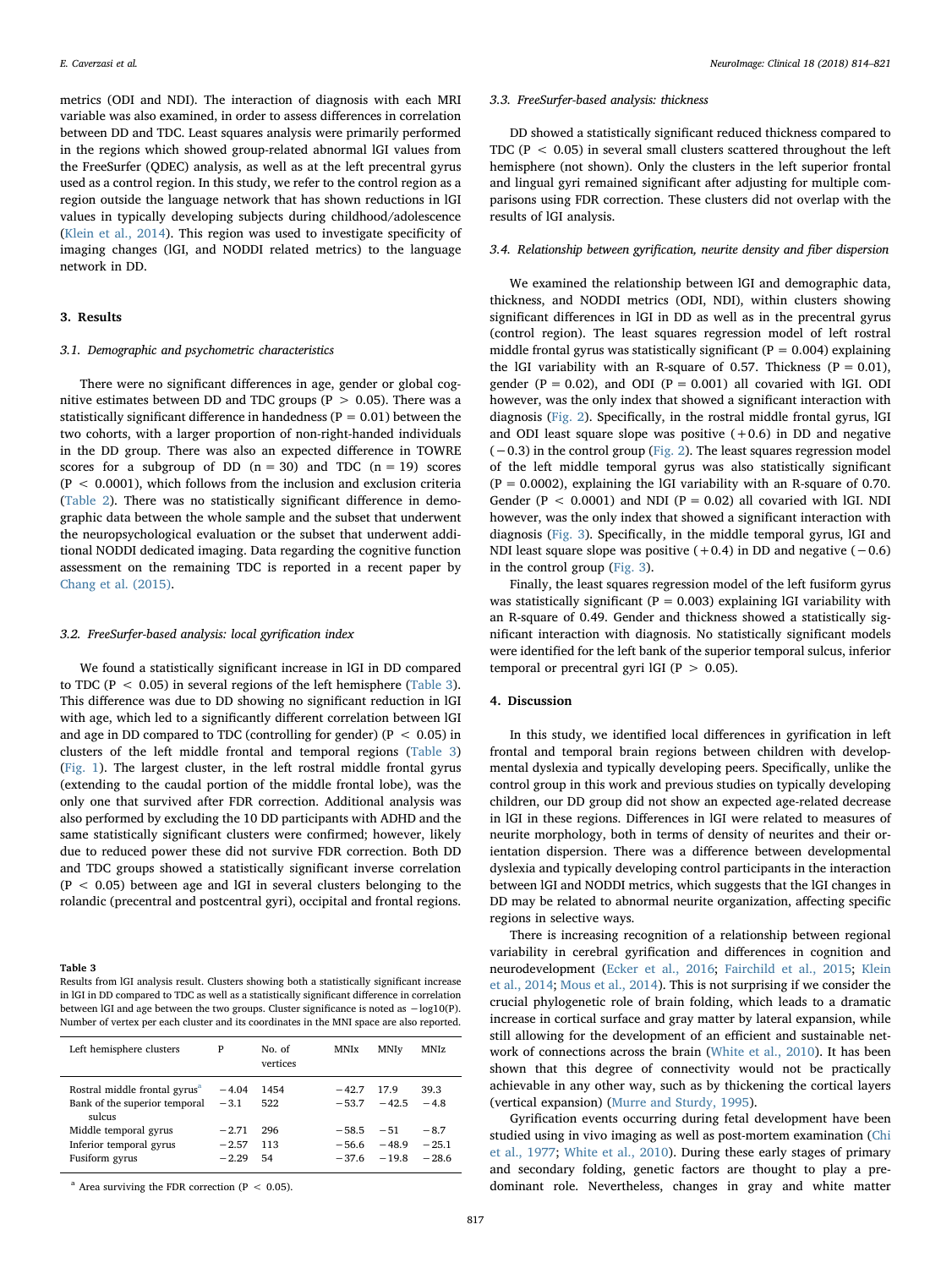<span id="page-4-0"></span>



Fig. 1. Results of the local gyrification index analysis comparing healthy subjects to DD in the left hemisphere. In the top left the figure shows clusters of regions having a statistically significant difference in correlation between IGI and age compared to TDC. Clusters are overlaid to an inflated brain volume shown on a lateral view. The map is -log10(P), where P is the significance, so a Min of 2 will display all vertices with  $P < 0.01$  and a Max of 5 will show vertices of  $P < 0.0001$  as the same color. Scatter plots of three representative clusters are also shown. Age is reported on the x-axis, whereas IGI values are represented on the y-axis for healthy (blue) and DD (red) subjects. Spearman r and P values for the age and IGI correlation are also reported and marked with "\*" once statistically significant (P < 0.05). In dyslexic children there was a lack of inverse correlation between age and IGI: IGI seems not to reduce with age as observed and described in literature. The same clusters showed a statistically significant increased lGI in DD compared to healthy subjects. (For interpretation of the references to colour in this figure legend, the reader is referred to the web version of this article.)

<span id="page-4-1"></span>

Fig. 2. Standard least square analysis results in the left rostral middle frontal gyrus. We performed a least squares (LS) regression analysis to study the relationship between lGI, other demographics, and MRI metrics: we modeled the variability of lGI by ODI controlling for age, gender, thickness, NDI, and diagnosis. The interaction of diagnosis with each MRI variable was also examined, in order to assess differences in correlation between DD and TDC. We identified statistically significant  $(P = .004)$  model explaining the left rostral middle frontal gyrus lGI with Rsquared of 0.57. In particular thickness and gender seemed to be informative, as well as ODI, however the latter only once considering the different diagnosis. In the rostral middle frontal gyrus, lGI and ODI seem to be directly correlated in DD, whereas not correlated or slightly inversely correlated in TDC.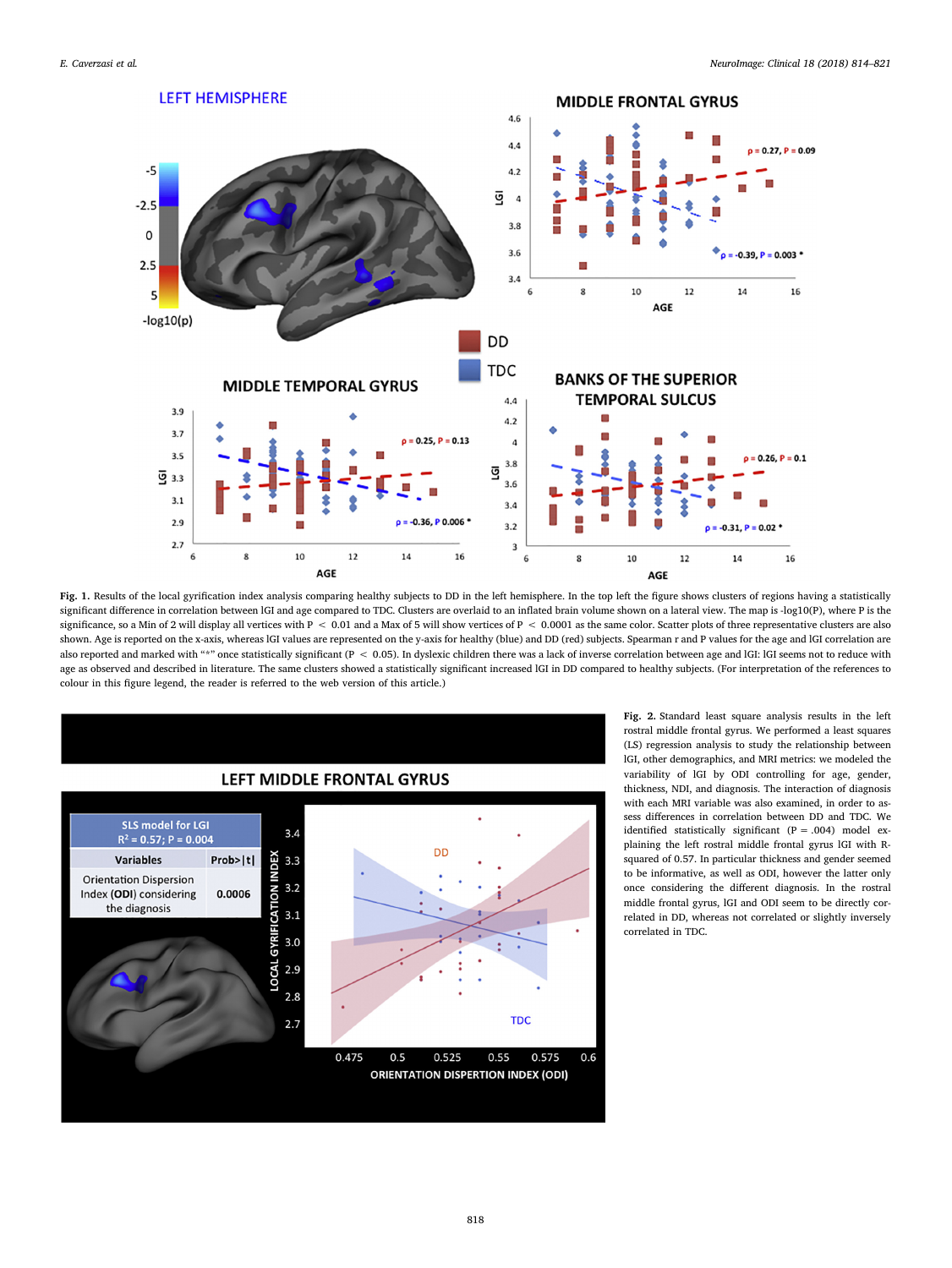<span id="page-5-0"></span>

Fig. 3. Standard least square analysis results in the left bank of the posterior temporal sulcus. We performed a least squares (LS) regression analysis to study the relationship between lGI, other demographics, and MRI metrics: we modeled the variability of lGI by ODI controlling for age, gender, thickness, NDI, and diagnosis. The interaction of diagnosis with each MRI variable was also examined, in order to assess differences in correlation between DD and TDC. We identified a statistically significant ( $P = 0.0002$ ) model explaining the left middle temporal gyrus lGI with Rsquared of 0.70. Gender, thickness and NDI were informative, however, the latter two only after considering the different diagnosis. In particular NDI and lGI seem to be directly related to DD, whereas inversely related in the TDC group.

structure continue to occur throughout childhood and adolescence up to early adulthood, re-shaping and modifying local patterns of gyrification ([White et al., 2010\)](#page-6-4). Recent work in morphometric MRI has shown that gyrification indices are not stable in the course of adolescence and young adulthood, and the lGI generally decreases with age in frontal and temporal brain regions ([Klein et al., 2014](#page-6-6)). This tertiary folding is still related to genetic factors, but it is also likely influenced by experience-dependent brain changes ([Klein et al., 2014;](#page-6-6) [White et al.,](#page-6-4) [2010\)](#page-6-4).

Some recent imaging studies have suggested that there may be gyrification anomalies in DD ([Im et al., 2016](#page-6-12); [Plonski et al., 2017](#page-6-39); [Williams et al., 2018](#page-6-13)). Specifically, pre- and early beginning readers with familial risk/history of DD ([Im et al., 2016\)](#page-6-12) and children with DD ([Im et al., 2016](#page-6-12); [Williams et al., 2018](#page-6-13)) showed abnormal lGI values in left temporo-parietal and temporo-occipital regions compared to typically developing subjects. This was in line with previous structural and functional MRI studies that identified morphometric abnormalities ([Richlan et al., 2013](#page-6-36); [Xia et al., 2016\)](#page-6-40) and hypoactivation ([Linkersdorfer et al., 2012](#page-6-35); [Raschle et al., 2012](#page-6-41)) in the same posterior brain regions. Another recent multicenter study of children and adolescents with dyslexia identified lGI abnormalities not only in left posterior language-related regions (superior and middle temporal gyri), but also in prefrontal areas. By applying a machine learning approach, they identified geometric properties of the left hemisphere cortex (folding and mean curvature) as features that best discriminated between DD and control children ([Plonski et al., 2017\)](#page-6-39).

These previous gyrification findings in DD have been interpreted as reflecting abnormal processes of sulcation and folding in early development, i.e., the fetal and neonatal periods, and do not take into account of the relationship between lGI and age/development [\(Klein](#page-6-6) [et al., 2014\)](#page-6-6). Consistent with what Klein and colleagues reported, our control group showed a progressive reduction of lGI during childhood in several brain regions. In our DD group, on the other hand, we demonstrated the absence of this age-related decrease in lGI of left frontotemporal regions, specifically in the left middle-frontal gyrus and in the posterior portion of the left temporal lobe. These areas are involved in reading, as well as being part of the larger language-processing network ([Price, 2010](#page-6-42); [Silani et al., 2005](#page-6-43)).

We can interpret our lGI and NODDI neuroimaging results in view of

the hypothesized relationship between cortical folding and structural white matter connectivity ([Van Essen, 1997\)](#page-6-44). Specifically, gyrification might be strongly driven by the optimization of white matter connections within the brain, as tension-mediated forces along the axons tend to bring highly connected regions closer to each other. In the early years of life, abnormal neuronal migration could lead to abnormal structural white matter connectivity and therefore gyrification abnormalities, such as the ones described by Im and colleagues in left parieto-temporal and occipito-temporal regions of early beginning readers with familial risk/history of DD [\(Im et al., 2016\)](#page-6-12). Our lGI results showed abnormalities in different regions in the frontal and temporal cortex in older children with DD. Our findings that lGI changes in DD were explained by NODDI-related metrics provide some evidence regarding the relationship between cortical morphology and white matter organization. Therefore, the reported NODDI analysis suggests an association between cortical folding changes that occur during childhood and adolescence and ongoing microstructural reorganization of neurite morphology. Interestingly, a recent study linked gray matter neuroanatomy and white matter structural connectivity to explain developmental anomalies in autistic children ([Ecker et al., 2016](#page-6-9)). Specifically increased lGI in the rolandic cortical region was associated with increased axial diffusivity in the underlying subcortical white matter. Therefore the anomalous lGI pattern in DD might be driven by atypical maturation of neurite morphology, and could also potentially become a target or "marker" for early intervention in DD.

The microanatomical and neurobiological bases of DD are still debated. Here we speculate on possible neural substrates of our neuroimaging findings. The differences in gyrification within language-related regions in our cohort may be the expression of genetic influences, as downstream effects of vulnerabilities in the developing language network. On the other hand, they could also be related to experience-dependent brain changes occurring during the course of language and reading acquisition (or lack thereof). There is ample evidence that white matter microstructure is altered by experience, and that synaptic pruning and modification of the dendritic arborization play a major role in the optimization and increased efficiency of brain networks in this stage of neurodevelopment ([Schlaggar and McCandliss, 2007;](#page-6-45) [White](#page-6-4) [et al., 2010\)](#page-6-4). Perhaps the most likely interpretation of these findings is that they represent an interaction between genetic differences and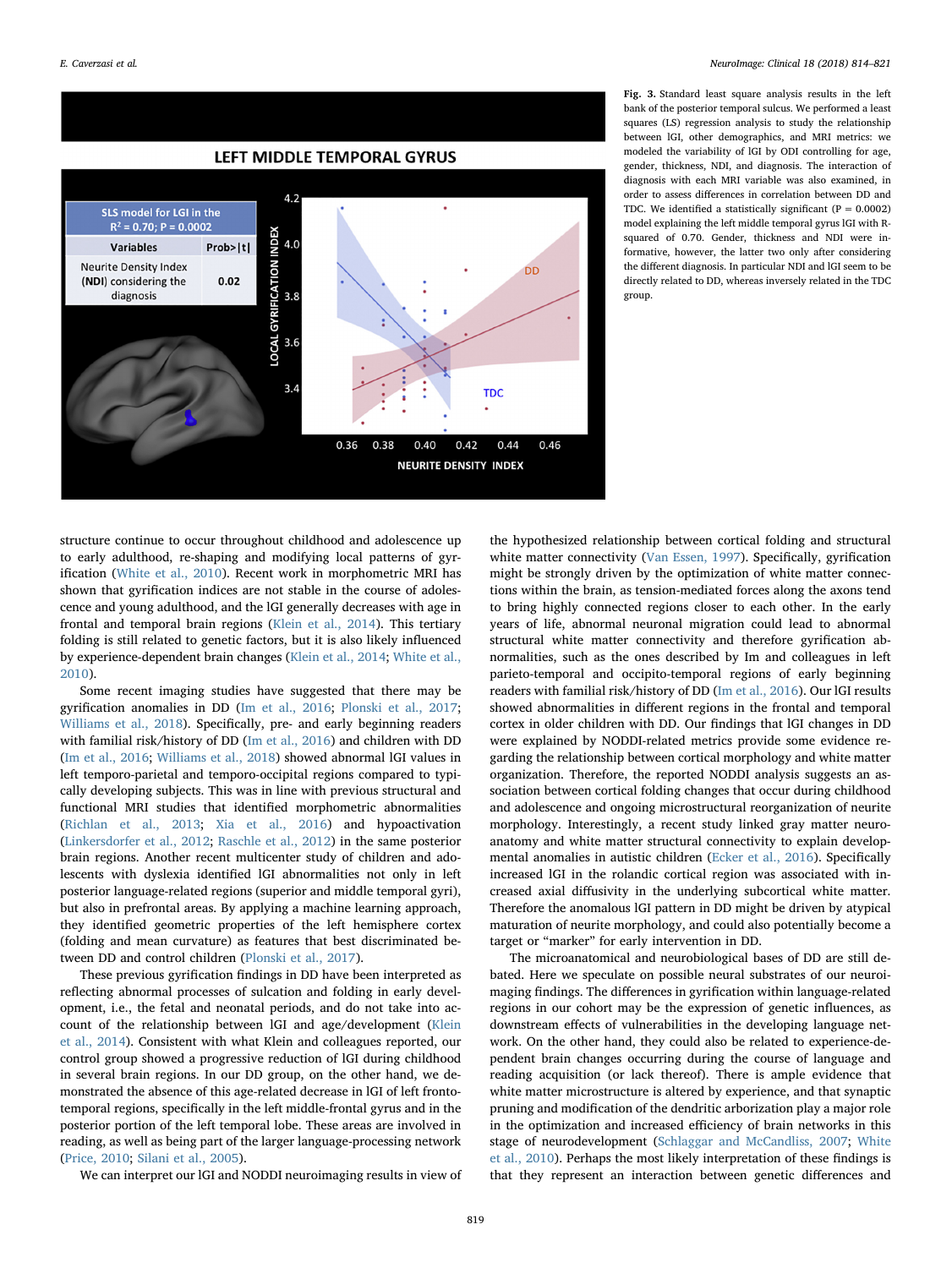experience. It is unlikely that the findings solely reflect lack of experience, since many of the children in our DD cohort had received extensive language-based interventions. However, it may be the case that children with DD have an atypical neurobiological response to reading, resulting in differences in experience-dependent anatomical changes.

The main limitations of the study are the relatively small cohort of DD subjects, and the fact that only a subset of them underwent NODDI dedicated imaging, likely resulting in differential correlation of its two metrics with lGI. Nevertheless, our unique multimodal imaging approach allowed us to suggest novel insights that will need to be confirmed by future longitudinal studies.

# 5. Conclusions

We used a multimodal neuroimaging approach to show that schoolage children with DD show differences in age-dependent gyrification in left frontal and temporal regions crucial for language and reading skills. We demonstrate for the first time a correlation between lGI changes and abnormal neurite morphology (as assessed by NODDI), which may suggest that differences in synaptic pruning contribute to neuroanatomical changes in developmental dyslexia. This study highlights the usefulness of a multimodal approach to understanding neuroimaging and neural changes in DD.

# Acknowledgement

This research was supported by the Charles and Helen Schwab Foundation. MLGT was supported by the National Institute of Health (NINDS R01 NS050915; NIDCD K24 DC015544; NIA P01 AG019724; NIA P50 AG023501). FH was supported in part by the National Institute of Health (R01 HD078351; R01 HD086168), University of California Office of the President (UCOP) Award (MRP-17-454925).

#### References

- <span id="page-6-33"></span>[Andersson, J.L., Skare, S., Ashburner, J., 2003. How to correct susceptibility distortions in](http://refhub.elsevier.com/S2213-1582(18)30080-9/rf0005) [spin-echo echo-planar images: application to di](http://refhub.elsevier.com/S2213-1582(18)30080-9/rf0005)ffusion tensor imaging. NeuroImage [20, 870](http://refhub.elsevier.com/S2213-1582(18)30080-9/rf0005)–888.
- <span id="page-6-7"></span>[Beck, H., Yaari, Y., 2008. Plasticity of intrinsic neuronal properties in CNS disorders. Nat.](http://refhub.elsevier.com/S2213-1582(18)30080-9/rf0010) [Rev. Neurosci. 9, 357](http://refhub.elsevier.com/S2213-1582(18)30080-9/rf0010)–369.
- <span id="page-6-14"></span>[Caverzasi, E., Papinutto, N., Castellano, A., Zhu, A.H., Scifo, P., Riva, M., Bello, L., Falini,](http://refhub.elsevier.com/S2213-1582(18)30080-9/rf0015) [A., Bharatha, A., Henry, R.G., 2016. Neurite Orientation Dispersion and Density](http://refhub.elsevier.com/S2213-1582(18)30080-9/rf0015) [Imaging color maps to characterize brain di](http://refhub.elsevier.com/S2213-1582(18)30080-9/rf0015)ffusion in neurologic disorders. J. [Neuroimaging 26, 494](http://refhub.elsevier.com/S2213-1582(18)30080-9/rf0015)–498.
- <span id="page-6-18"></span>[Chang, Y.S., Gratiot, M., Owen, J.P., Brandes-Aitken, A., Desai, S.S., Hill, S.S., Arnett,](http://refhub.elsevier.com/S2213-1582(18)30080-9/rf0020) [A.B., Harris, J., Marco, E.J., Mukherjee, P., 2015. White matter microstructure is](http://refhub.elsevier.com/S2213-1582(18)30080-9/rf0020) [associated with auditory and tactile processing in children with and without sensory](http://refhub.elsevier.com/S2213-1582(18)30080-9/rf0020) [processing disorder. Front. Neuroanat. 9, 169](http://refhub.elsevier.com/S2213-1582(18)30080-9/rf0020).
- <span id="page-6-38"></span>[Chi, J.G., Dooling, E.C., Gilles, F.H., 1977. Gyral development of the human brain. Ann.](http://refhub.elsevier.com/S2213-1582(18)30080-9/rf0025) [Neurol. 1, 86](http://refhub.elsevier.com/S2213-1582(18)30080-9/rf0025)–93.
- <span id="page-6-28"></span>[Dale, A.M., Fischl, B., Sereno, M.I., 1999. Cortical surface-based analysis. I. Segmentation](http://refhub.elsevier.com/S2213-1582(18)30080-9/rf0030) [and surface reconstruction. NeuroImage 9, 179](http://refhub.elsevier.com/S2213-1582(18)30080-9/rf0030)–194.
- <span id="page-6-20"></span>[Delis, D., Kramer, J., Kaplan, E., Ober, B., 1994. California Verbal Learning Test children's](http://refhub.elsevier.com/S2213-1582(18)30080-9/rf0035) [Version. Psychological Assessment Resources. Inc., California.](http://refhub.elsevier.com/S2213-1582(18)30080-9/rf0035)
- <span id="page-6-31"></span>[Desikan, R.S., Segonne, F., Fischl, B., Quinn, B.T., Dickerson, B.C., Blacker, D., Buckner,](http://refhub.elsevier.com/S2213-1582(18)30080-9/rf0040) [R.L., Dale, A.M., Maguire, R.P., Hyman, B.T., Albert, M.S., Killiany, R.J., 2006. An](http://refhub.elsevier.com/S2213-1582(18)30080-9/rf0040) [automated labeling system for subdividing the human cerebral cortex on MRI scans](http://refhub.elsevier.com/S2213-1582(18)30080-9/rf0040) [into gyral based regions of interest. NeuroImage 31, 968](http://refhub.elsevier.com/S2213-1582(18)30080-9/rf0040)–980.
- <span id="page-6-9"></span>[Ecker, C., Andrews, D., Dell'Acqua, F., Daly, E., Murphy, C., Catani, M., Thiebaut de](http://refhub.elsevier.com/S2213-1582(18)30080-9/rf0045) [Schotten, M., Baron-Cohen, S., Lai, M.C., Lombardo, M.V., Bullmore, E.T., Suckling,](http://refhub.elsevier.com/S2213-1582(18)30080-9/rf0045) [J., Williams, S., Jones, D.K., Chiocchetti, A., Consortium, M.A., Murphy, D.G., 2016.](http://refhub.elsevier.com/S2213-1582(18)30080-9/rf0045) Relationship between cortical gyrifi[cation, white matter connectivity, and autism](http://refhub.elsevier.com/S2213-1582(18)30080-9/rf0045) [spectrum disorder. Cereb. Cortex 26, 3297](http://refhub.elsevier.com/S2213-1582(18)30080-9/rf0045)–3309.
- <span id="page-6-10"></span>[Fairchild, G., Toschi, N., Hagan, C.C., Goodyer, I.M., Calder, A.J., Passamonti, L., 2015.](http://refhub.elsevier.com/S2213-1582(18)30080-9/rf0050) [Cortical thickness, surface area, and folding alterations in male youths with conduct](http://refhub.elsevier.com/S2213-1582(18)30080-9/rf0050) [disorder and varying levels of callous-unemotional traits. Neuroimage Clin. 8,](http://refhub.elsevier.com/S2213-1582(18)30080-9/rf0050) 253–[260](http://refhub.elsevier.com/S2213-1582(18)30080-9/rf0050).
- <span id="page-6-29"></span>[Fischl, B., Sereno, M.I., Dale, A.M., 1999a. Cortical surface-based analysis. II: in](http://refhub.elsevier.com/S2213-1582(18)30080-9/rf0055)flation, fl[attening, and a surface-based coordinate system. NeuroImage 9, 195](http://refhub.elsevier.com/S2213-1582(18)30080-9/rf0055)–207.
- <span id="page-6-30"></span>[Fischl, B., Sereno, M.I., Tootell, R.B., Dale, A.M., 1999b. High-resolution intersubject](http://refhub.elsevier.com/S2213-1582(18)30080-9/rf0060) [averaging and a coordinate system for the cortical surface. Hum. Brain Mapp. 8,](http://refhub.elsevier.com/S2213-1582(18)30080-9/rf0060) 272–[284](http://refhub.elsevier.com/S2213-1582(18)30080-9/rf0060).
- <span id="page-6-1"></span>[Galaburda, A.M., 1985. Developmental dyslexia: a review of biological interactions. Ann.](http://refhub.elsevier.com/S2213-1582(18)30080-9/rf0065) [Dyslexia 35, 19](http://refhub.elsevier.com/S2213-1582(18)30080-9/rf0065)–33.
- <span id="page-6-2"></span>[Galaburda, A.M., Sherman, G.F., Rosen, G.D., Aboitiz, F., Geschwind, N., 1985.](http://refhub.elsevier.com/S2213-1582(18)30080-9/rf0070)

[Developmental dyslexia: four consecutive patients with cortical anomalies. Ann.](http://refhub.elsevier.com/S2213-1582(18)30080-9/rf0070) [Neurol. 18, 222](http://refhub.elsevier.com/S2213-1582(18)30080-9/rf0070)–233.

- <span id="page-6-19"></span>[Germano, E., Gagliano, A., Curatolo, P., 2010. Comorbidity of ADHD and dyslexia. Dev.](http://refhub.elsevier.com/S2213-1582(18)30080-9/rf0075) [Neuropsychol. 35, 475](http://refhub.elsevier.com/S2213-1582(18)30080-9/rf0075)–493.
- <span id="page-6-0"></span>[Giraud, A.L., Ramus, F., 2013. Neurogenetics and auditory processing in developmental](http://refhub.elsevier.com/S2213-1582(18)30080-9/rf0080) [dyslexia. Curr. Opin. Neurobiol. 23, 37](http://refhub.elsevier.com/S2213-1582(18)30080-9/rf0080)–42.
- <span id="page-6-15"></span>[Grussu, F., Schneider, T., Tur, C., Yates, R.L., Tachrount, M., Ianu](http://refhub.elsevier.com/S2213-1582(18)30080-9/rf0085)ş, A., Yiannakas, M.C., [Newcombe, J., Zhang, H., Alexander, D.C., DeLuca, G.C., Gandini Wheeler-Kingshott,](http://refhub.elsevier.com/S2213-1582(18)30080-9/rf0085) [C., 2017. Neurite dispersion: a new marker of multiple sclerosis spinal cord pa](http://refhub.elsevier.com/S2213-1582(18)30080-9/rf0085)[thology? Ann. Clin. Transl. Neurol. 4, 663](http://refhub.elsevier.com/S2213-1582(18)30080-9/rf0085)–679.
- <span id="page-6-12"></span>Im, [K., Raschle, N.M., Smith, S.A., Ellen Grant, P., Gaab, N., 2016. Atypical sulcal pattern](http://refhub.elsevier.com/S2213-1582(18)30080-9/rf0090) [in children with developmental dyslexia and at-risk kindergarteners. Cereb. Cortex](http://refhub.elsevier.com/S2213-1582(18)30080-9/rf0090) [26, 1138](http://refhub.elsevier.com/S2213-1582(18)30080-9/rf0090)–1148.
- <span id="page-6-17"></span>[Jacobs, B., Schall, M., Prather, M., Kapler, E., Driscoll, L., Baca, S., Jacobs, J., Ford, K.,](http://refhub.elsevier.com/S2213-1582(18)30080-9/rf0095) [Wainwright, M., Treml, M., 2001. Regional dendritic and spine variation in human](http://refhub.elsevier.com/S2213-1582(18)30080-9/rf0095) [cerebral cortex: a quantitative golgi study. Cereb. Cortex 11, 558](http://refhub.elsevier.com/S2213-1582(18)30080-9/rf0095)–571.
- <span id="page-6-6"></span>[Klein, D., Rotarska-Jagiela, A., Genc, E., Sritharan, S., Mohr, H., Roux, F., Han, C.E.,](http://refhub.elsevier.com/S2213-1582(18)30080-9/rf0100) [Kaiser, M., Singer, W., Uhlhaas, P.J., 2014. Adolescent brain maturation and cortical](http://refhub.elsevier.com/S2213-1582(18)30080-9/rf0100) [folding: evidence for reductions in gyri](http://refhub.elsevier.com/S2213-1582(18)30080-9/rf0100)fication. PLoS One 9, e84914.
- <span id="page-6-21"></span>[Korkman, M., Kirk, U., Kemp, S., 2007. NEPSY](http://refhub.elsevier.com/S2213-1582(18)30080-9/rf0105)–Second Edition (NEPSY-II). The [Psychological Corporation, San Antonio, TX.](http://refhub.elsevier.com/S2213-1582(18)30080-9/rf0105)
- <span id="page-6-3"></span>[Lenroot, R.K., Giedd, J.N., 2008. The changing impact of genes and environment on brain](http://refhub.elsevier.com/S2213-1582(18)30080-9/rf0110) [development during childhood and adolescence: initial](http://refhub.elsevier.com/S2213-1582(18)30080-9/rf0110) findings from a neuroimaging [study of pediatric twins. Dev. Psychopathol. 20, 1161](http://refhub.elsevier.com/S2213-1582(18)30080-9/rf0110)–1175.
- <span id="page-6-35"></span>[Linkersdorfer, J., Lonnemann, J., Lindberg, S., Hasselhorn, M., Fiebach, C.J., 2012. Grey](http://refhub.elsevier.com/S2213-1582(18)30080-9/rf0115) [matter alterations co-localize with functional abnormalities in developmental dys](http://refhub.elsevier.com/S2213-1582(18)30080-9/rf0115)[lexia: an ALE meta-analysis. PLoS One 7, e43122.](http://refhub.elsevier.com/S2213-1582(18)30080-9/rf0115)
- <span id="page-6-22"></span>[Llorente, A., Williams, J., Satz, P., D'Elia, L., 2003. Children's Color Trails Test \(CCTT\).](http://refhub.elsevier.com/S2213-1582(18)30080-9/rf0120) [Psychological Assessment Resources, Odessa, Florida.](http://refhub.elsevier.com/S2213-1582(18)30080-9/rf0120)
- <span id="page-6-23"></span>[Meyers, J.E., Meyers, K.R., 1995. Rey Complex Figure Test and Recognition Trial](http://refhub.elsevier.com/S2213-1582(18)30080-9/rf0125) [Professional Manual. Psychological Assessment Resources.](http://refhub.elsevier.com/S2213-1582(18)30080-9/rf0125)
- <span id="page-6-11"></span>[Mous, S.E., Karatekin, C., Kao, C.Y., Gottesman, I.I., Posthuma, D., White, T., 2014.](http://refhub.elsevier.com/S2213-1582(18)30080-9/rf0130) Gyrification diff[erences in children and adolescents with velocardiofacial syndrome](http://refhub.elsevier.com/S2213-1582(18)30080-9/rf0130) and attention-defi[cit/hyperactivity disorder: a pilot study. Psychiatry Res. 221,](http://refhub.elsevier.com/S2213-1582(18)30080-9/rf0130) 169–[171](http://refhub.elsevier.com/S2213-1582(18)30080-9/rf0130).
- <span id="page-6-37"></span>[Murre, J.M., Sturdy, D.P., 1995. The connectivity of the brain: multi-level quantitative](http://refhub.elsevier.com/S2213-1582(18)30080-9/rf0135) [analysis. Biol. Cybern. 73, 529](http://refhub.elsevier.com/S2213-1582(18)30080-9/rf0135)–545.
- <span id="page-6-39"></span>[Plonski, P., Gradkowski, W., Altarelli, I., Monzalvo, K., van Ermingen-Marbach, M.,](http://refhub.elsevier.com/S2213-1582(18)30080-9/rf0140) [Grande, M., Heim, S., Marchewka, A., Bogorodzki, P., Ramus, F., Jednorog, K., 2017.](http://refhub.elsevier.com/S2213-1582(18)30080-9/rf0140) [Multi-parameter machine learning approach to the neuroanatomical basis of devel](http://refhub.elsevier.com/S2213-1582(18)30080-9/rf0140)[opmental dyslexia. Hum. Brain Mapp. 38, 900](http://refhub.elsevier.com/S2213-1582(18)30080-9/rf0140)–908.
- <span id="page-6-42"></span>[Price, C.J., 2010. The anatomy of language: a review of 100 fMRI studies published in](http://refhub.elsevier.com/S2213-1582(18)30080-9/rf0145) [2009. Ann. N. Y. Acad. Sci. 1191, 62](http://refhub.elsevier.com/S2213-1582(18)30080-9/rf0145)–88.
- <span id="page-6-41"></span>[Raschle, N.M., Zuk, J., Gaab, N., 2012. Functional characteristics of developmental](http://refhub.elsevier.com/S2213-1582(18)30080-9/rf0150) [dyslexia in left-hemispheric posterior brain regions predate reading onset. Proc. Natl.](http://refhub.elsevier.com/S2213-1582(18)30080-9/rf0150) [Acad. Sci. U. S. A. 109, 2156](http://refhub.elsevier.com/S2213-1582(18)30080-9/rf0150)–2161.
- <span id="page-6-36"></span>[Richlan, F., Kronbichler, M., Wimmer, H., 2013. Structural abnormalities in the dyslexic](http://refhub.elsevier.com/S2213-1582(18)30080-9/rf0155) [brain: a meta-analysis of voxel-based morphometry studies. Hum. Brain Mapp. 34,](http://refhub.elsevier.com/S2213-1582(18)30080-9/rf0155) 3055–[3065](http://refhub.elsevier.com/S2213-1582(18)30080-9/rf0155).
- <span id="page-6-32"></span>[Schaer, M., Cuadra, M.B., Tamarit, L., Lazeyras, F., Eliez, S., Thiran, J.P., 2008. A surface](http://refhub.elsevier.com/S2213-1582(18)30080-9/rf0160)[based approach to quantify local cortical gyri](http://refhub.elsevier.com/S2213-1582(18)30080-9/rf0160)fication. IEEE Trans. Med. Imaging 27, 161–[170](http://refhub.elsevier.com/S2213-1582(18)30080-9/rf0160).
- <span id="page-6-5"></span>[Schaer, M., Cuadra, M.B., Schmansky, N., Fischl, B., Thiran, J.P., Eliez, S., 2012. How to](http://refhub.elsevier.com/S2213-1582(18)30080-9/rf0165) [measure cortical folding from MR images: a step-by-step tutorial to compute local](http://refhub.elsevier.com/S2213-1582(18)30080-9/rf0165) gyrifi[cation index. J. Vis. Exp. e3417](http://refhub.elsevier.com/S2213-1582(18)30080-9/rf0165).
- <span id="page-6-45"></span>[Schlaggar, B.L., McCandliss, B.D., 2007. Development of neural systems for reading.](http://refhub.elsevier.com/S2213-1582(18)30080-9/rf0170) [Annu. Rev. Neurosci. 30, 475](http://refhub.elsevier.com/S2213-1582(18)30080-9/rf0170)–503.
- <span id="page-6-25"></span>Schrank, [F.A., Mather, N., McGrew, K.S., 2014. Woodcock-Johnson IV Tests of](http://refhub.elsevier.com/S2213-1582(18)30080-9/rf0175) [Achievement. Riverside, Rolling Meadows, IL.](http://refhub.elsevier.com/S2213-1582(18)30080-9/rf0175)
- <span id="page-6-43"></span>[Silani, G., Frith, U., Demonet, J.F., Fazio, F., Perani, D., Price, C., Frith, C.D., Paulesu, E.,](http://refhub.elsevier.com/S2213-1582(18)30080-9/rf0180) [2005. Brain abnormalities underlying altered activation in dyslexia: a voxel based](http://refhub.elsevier.com/S2213-1582(18)30080-9/rf0180) [morphometry study. Brain 128, 2453](http://refhub.elsevier.com/S2213-1582(18)30080-9/rf0180)–2461.
- <span id="page-6-34"></span>[Smith, S.M., Jenkinson, M., Woolrich, M.W., Beckmann, C.F., Behrens, T.E., Johansen-](http://refhub.elsevier.com/S2213-1582(18)30080-9/rf0185)[Berg, H., Bannister, P.R., De Luca, M., Drobnjak, I., Flitney, D.E., Niazy, R.K.,](http://refhub.elsevier.com/S2213-1582(18)30080-9/rf0185) [Saunders, J., Vickers, J., Zhang, Y., De Stefano, N., Brady, J.M., Matthews, P.M.,](http://refhub.elsevier.com/S2213-1582(18)30080-9/rf0185) [2004. Advances in functional and structural MR image analysis and implementation](http://refhub.elsevier.com/S2213-1582(18)30080-9/rf0185) [as FSL. NeuroImage 23 \(Suppl. 1\), S208](http://refhub.elsevier.com/S2213-1582(18)30080-9/rf0185)–219.
- <span id="page-6-16"></span>[Tariq, M., Schneider, T., Alexander, D.C., Gandini Wheeler-Kingshott, C.A., Zhang, H.,](http://refhub.elsevier.com/S2213-1582(18)30080-9/rf0190) [2016. Bingham-NODDI: mapping anisotropic orientation dispersion of neurites using](http://refhub.elsevier.com/S2213-1582(18)30080-9/rf0190) diff[usion MRI. NeuroImage 133, 207](http://refhub.elsevier.com/S2213-1582(18)30080-9/rf0190)–223.
- <span id="page-6-26"></span>[Torgesen, J., Wagner, R., Rashotte, C., 2012. TOWRE-2: Test of Word Recognition](http://refhub.elsevier.com/S2213-1582(18)30080-9/rf0195) Efficiency–[Examiner Manual. Pro-Ed, Austin, TX](http://refhub.elsevier.com/S2213-1582(18)30080-9/rf0195).
- <span id="page-6-44"></span>[Van Essen, D.C., 1997. A tension-based theory of morphogenesis and compact wiring in](http://refhub.elsevier.com/S2213-1582(18)30080-9/rf0200) [the central nervous system. Nature 385, 313](http://refhub.elsevier.com/S2213-1582(18)30080-9/rf0200)–318.
- <span id="page-6-8"></span>[Vandermosten, M., Vanderauwera, J., Theys, C., De Vos, A., Vanvooren, S., Sunaert, S.,](http://refhub.elsevier.com/S2213-1582(18)30080-9/rf0205) [Wouters, J., Ghesquiere, P., 2015. A DTI tractography study in pre-readers at risk for](http://refhub.elsevier.com/S2213-1582(18)30080-9/rf0205) [dyslexia. Dev. Cogn. Neurosci. 14, 8](http://refhub.elsevier.com/S2213-1582(18)30080-9/rf0205)–15.
- <span id="page-6-24"></span>[Wechsler, D., 2004. WISC-IV: Wechsler Intelligence Scale for Children, Integrated:](http://refhub.elsevier.com/S2213-1582(18)30080-9/rf0210) [Technical and Interpretive Manual. Harcourt Brace and Company](http://refhub.elsevier.com/S2213-1582(18)30080-9/rf0210).
- <span id="page-6-4"></span>[White, T., Su, S., Schmidt, M., Kao, C.Y., Sapiro, G., 2010. The development of gyr](http://refhub.elsevier.com/S2213-1582(18)30080-9/rf0215)ifi[cation in childhood and adolescence. Brain Cogn. 72, 36](http://refhub.elsevier.com/S2213-1582(18)30080-9/rf0215)–45.
- <span id="page-6-27"></span>[Wiederholt, J., Bryant, B., 2012. Gray Oral Reading Test](http://refhub.elsevier.com/S2213-1582(18)30080-9/rf0220)–Fifth Edition (GORT-5): [Examiner's Manual. Pro-Ed, Austin, TX](http://refhub.elsevier.com/S2213-1582(18)30080-9/rf0220).

<span id="page-6-13"></span>[Williams, V.J., Juranek, J., Cirino, P., Fletcher, J.M., 2018. Cortical thickness and local](http://refhub.elsevier.com/S2213-1582(18)30080-9/rf0225) gyrifi[cation in children with developmental dyslexia. Cereb. Cortex 28, 963](http://refhub.elsevier.com/S2213-1582(18)30080-9/rf0225)–973.

<span id="page-6-40"></span>[Xia, Z., Hoeft, F., Zhang, L., Shu, H., 2016. Neuroanatomical anomalies of dyslexia:](http://refhub.elsevier.com/S2213-1582(18)30080-9/rf0230)